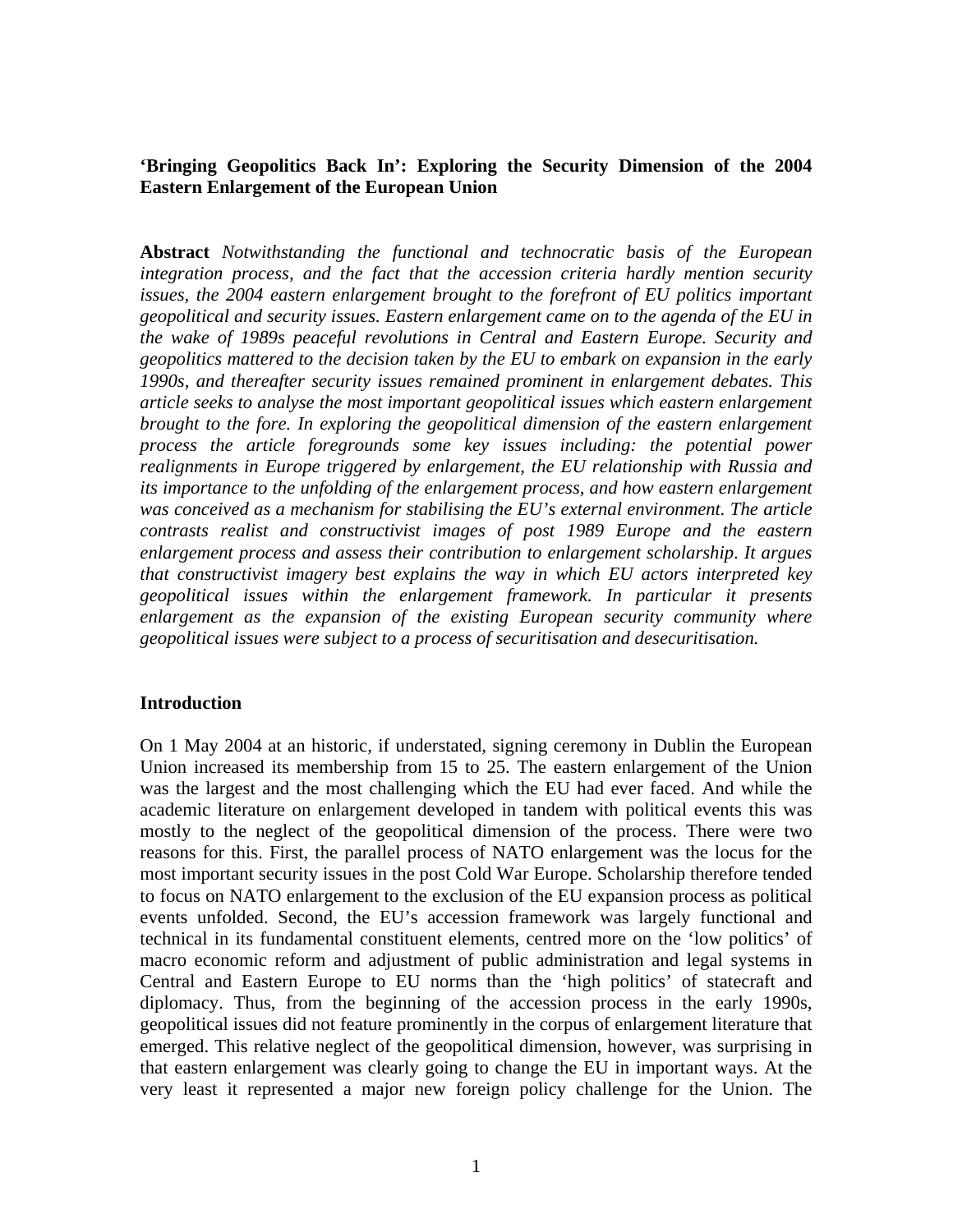enlarged EU will figure prominently in the cognitive maps of decision-makers worldwide; existing and emerging powers such as the United States, Russia, China and India simply will not remain indifferent to the way in which enlargement changes the fundamentals of EU power (Hill, 2002, 97). This article seeks to redress the gap in the literature by analysing the geopolitical dimension of the process. In doing so it foregrounds some key issues including: the recalibration of geopolitical power within the EU triggered by the 1989 revolutions, the EU relationship with Russia as enlargement negotiations developed, and the fears of Yugoslav-style conflicts emerging in Central and Eastern Europe. The article contrasts realist and constructivist images of post 1989 Europe and the eastern enlargement process and assesses the extent to which they provide satisfactory explanations of outcomes. It argues that the EU approached geopolitical issues within the enlargement process from a 'soft' security template and sought to delink territoriality from traditional security concerns, to 'normalise' a broad range of geopolitical issues as domestic EU politics within the enlargement negotiations. In other words the enlarging Europe was framed as an expanding security community, to be constructed through a process of what the Copenhagen School of International Relations terms 'desecuritisation'. Instability and existential threats to Europe's peace and security were to be managed through a process of controlled expansion and institutionalised cooperation. The article begins by outlining realist interpretations of post 1989 Europe.

## **Post 1989 Europe: the Return of Anarchy?**

1

In the period following the collapse of communism and the bipolar system the academic community rushed to contribute to the debate on the future of international politics. Whilst Francis Fukuyama proclaimed the 'End of History', and Samuel Huntington the 'Clash of Civilisations', realist scholars, although divided on any number of issues, were generally very pessimistic about the prospects for progress. Although realists (and especially neorealists) had little to say about the European integration process,<sup>[1](#page-1-0)</sup> John Mearsheimer (1990) for one predicted that Europe would remain mired in history and indeed go 'back to the future'. This was a world of historical *déjà vu,* as Jim George (2000, 33) put it, characterised by elementary and structurally induced threat. And that future would inevitably bring a fracturing of the European compact as a result of new modes of power balancing by individual states against perceived threats to state security. The realist argument was based on a view that, with the removal of the artificial straitjacket provided by the Cold War, the new European geopolitics would be one of competitive coexistence, a return to a more pure form of Hobbesian anarchy. The Cold War, in this view, had provided Western Europe with a secure and stable eastern frontier (W.Wallace 2002, 78). But where the Cold War had provided the critical leviathans for

<span id="page-1-0"></span><sup>&</sup>lt;sup>1</sup> Within the discipline of IR European Integration was for long treated as an insignificant and provincial terrain unworthy of the interest of (mostly American) scholars. See Knud Erik Jørgensen (2000). The most recent comprehensive realist approach to European integration is provided by Anders Wivel (2004).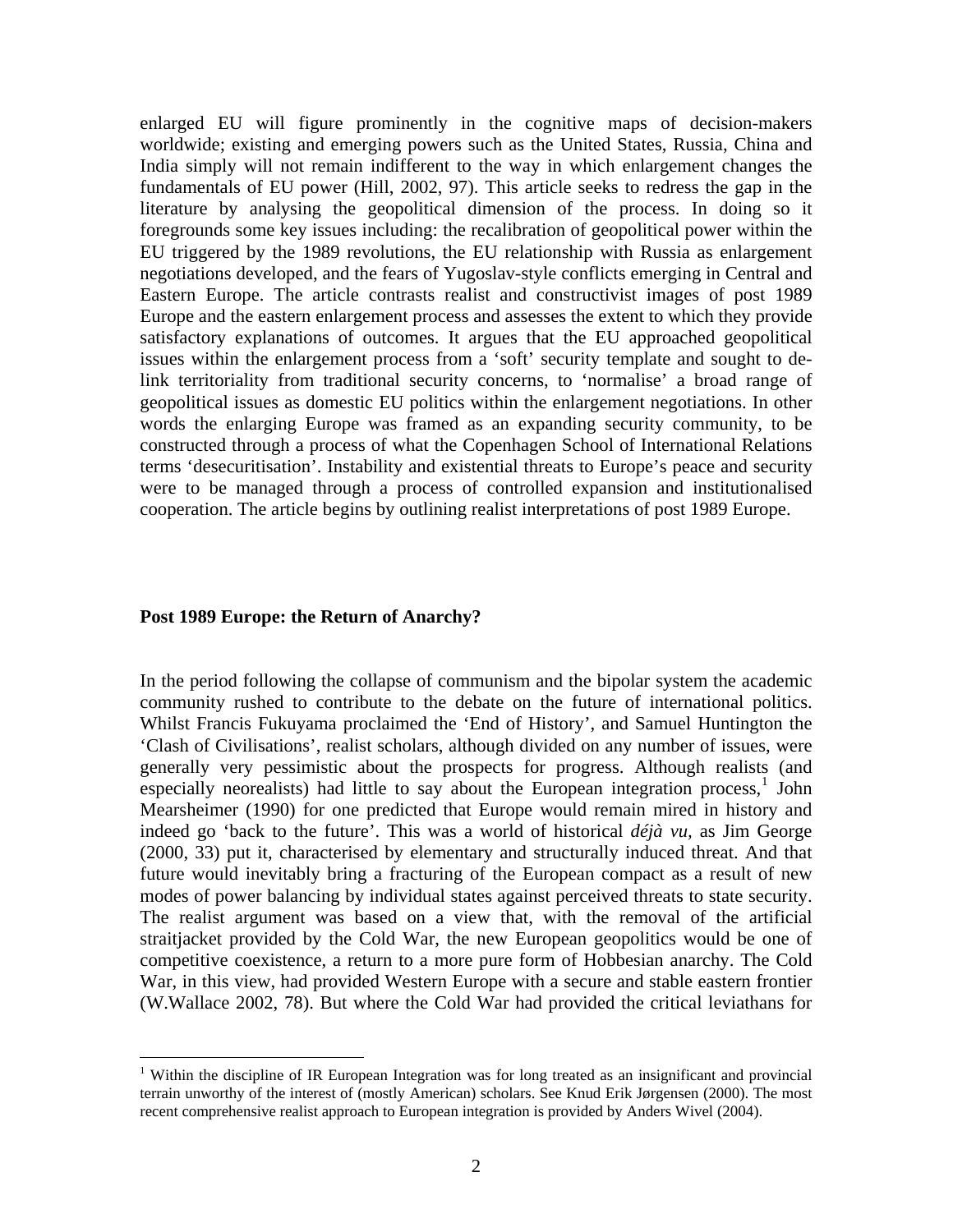each geopolitical bloc in the US and USSR, this new world seemed to herald the return of self-help attitudes straight from the canon of classical realist thinking.

The empirical demonstration of this new amorphous European constellation was clearly evident in the appearance of new states and the attendant recalibration of international frontiers. Where in 1989 there existed 27 states in Europe, by 1992 this had risen to 42 with the break up of the Soviet Union and Yugoslavia.<sup>[2](#page-2-0)</sup> One estimate suggested that 8,000 miles of new borders were created out of the old demarcations (Mungiu-Pippidiu 2002, 52). And where there appeared new borders there also developed the manifest potential for conflict. New international frontiers were created such as those of the Baltic States, the Yugoslav successor states, and out of the break-up of Czechoslovakia. Some were re-configured as a result of war, others by democratic agreement (Bort 2002, 191). The more pessimistic predictions seemed apposite as Yugoslavia imploded and Europeans caught a glimpse of the disturbing new reality of fratricidal inter-state ethnonationalist conflagrations. As the violence spiralled out of control in the Balkans, European political élites worried about similar conflicts breaking out in other parts of the continent. The disturbing legacy of European history meant the potential re-emergence of irredentism, and the presence of sizeable minorities in many of the new states left many fearful that the Yugoslav imbroglio rather than the relative harmony of the EU model was the template for the future.

Realist perspectives also suggested that enlargement presented an enormous challenge to the task of preserving the balance of power in Europe. In short, the new geopolitical environment brought into sharp focus a new set of security externalities that threatened the achievements of the successful post-1945 European compact. For one thing the 1989 revolutions had brought the German Question back to the centre of European politics. The question of how German power might reassert itself occupied the minds of many policy-makers, not least the Germans themselves. The mantra that what German élites sought was 'not a German Europe but a European Germany' was consistently deployed to assuage the concerns of those who feared a resurgence of German power. Similarly, German commitment to the deeper integration embedded in the Maastricht Treaty was presented as evidence of German bona fides. Despite such assurances, however, there were many who argued that, in the long run, the worst German tendencies would re-assert themselves and Central and Eastern Europe would become again, either directly through the projection of military and political power, or indirectly through the projection of Germany's vast economic power, a zone of vassal states, which over time would help fracture the peaceable inter-state system built up through the integration process. The

<span id="page-2-0"></span> $2^2$  My estimate includes all of the new states of Croatia, FYR Macedonia, Bosnia-Herzegovina, Serbia (later the State Union of Serbia and Montenegro) and Slovenia, which emerged after the break-up of Yugoslavia. It also includes Estonia, Latvia, Lithuania, Moldova, Ukraine, Belarus, Georgia, Armenia, Azerbaijan, and Russia as the states to emerge from the old Soviet Union. The Central Asian states to emerge from the Soviet Union are excluded. Finally, the Czech and Slovak republics are included as separate entities, as are Cyprus, Malta, and Turkey.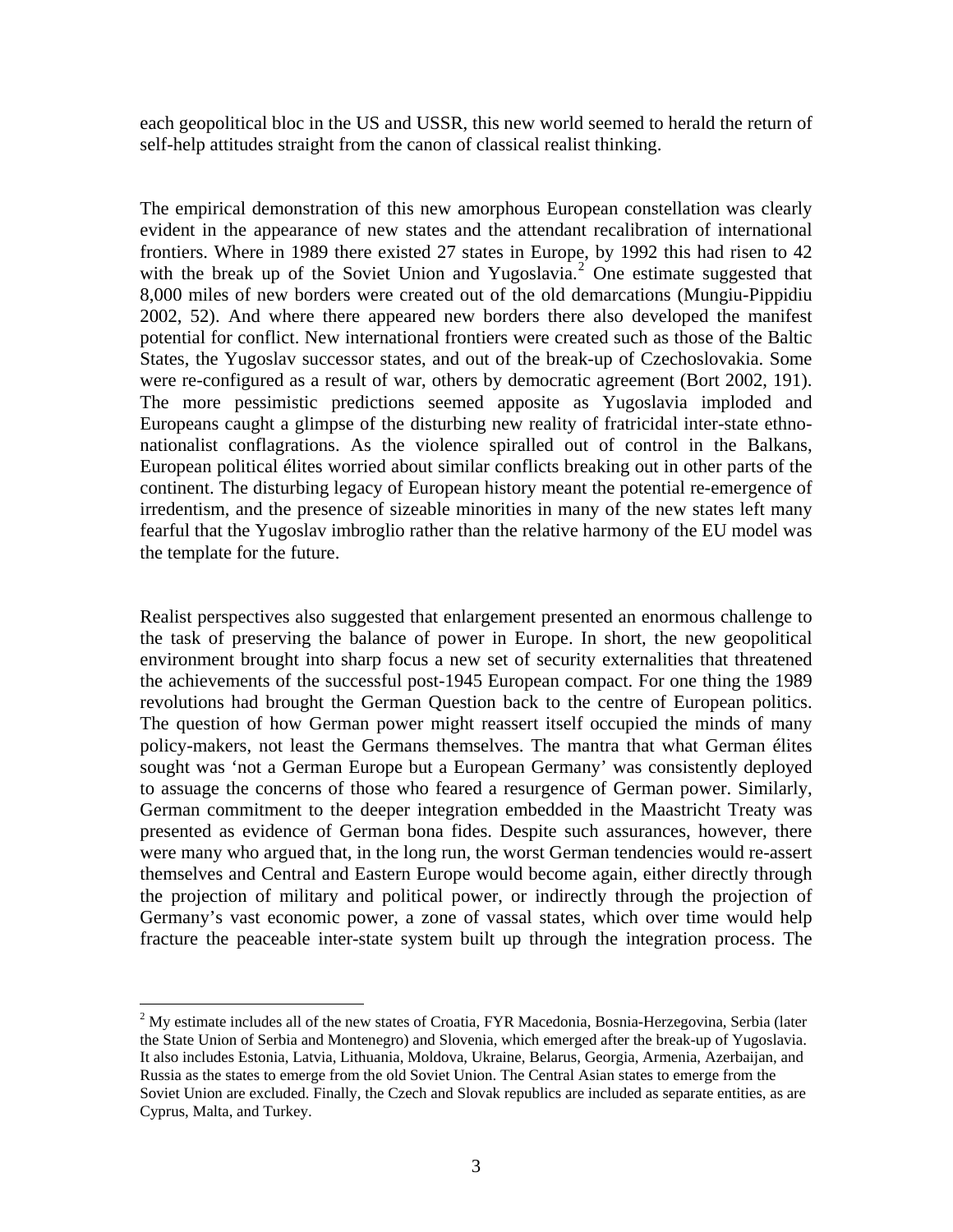potential destabilisation of the Franco-German alliance, which had from the beginning powered the European integration process, also gave considerable cause for concern.

Realist perspectives on eastern enlargement also emphasised how expansion could be viewed as part of an ongoing project – to turn the EU into a superstate and a genuine great power that could compete with the United States and emerging powers such as China and India. The EU, in this view, instrumentally used eastern enlargement as the principal vehicle for this geopolitical advance which brought into the Union eight new states in Central and Eastern Europe, moved the EU border hundreds of miles east from Berlin to Tallinn (within miles of St. Petersburg), and added 80 million new citizens. Christopher Hill suggests that the EU already shows signs of behaving like a great power. In evidence he points to the EU's increasingly prioritising its own 'near abroad' through the Euro Mediterranean Partnership and a common strategy on Russia (Hill 2002, 96). Eastern enlargement was augmented with a *Wider Europe* initiative which then became the European Neighbourhood Policy (ENP), designed to encourage the further gravitation of Europe's peripheral states toward Brussels. Territorial expansion will only continue as the addition of Romania and Bulgaria in 2007 (or 2008) will bring the Union's borders right up to the shore of the Black Sea. Whether in response to internal or external considerations, the EU, throughout the enlargement process, presented important security and geopolitical arguments as part of the underlying rationale for justifying expansion. Atsuko Higashino, for example, cites the declaration at the Helsinki European Council in 1999, which portrayed enlargement as a means to 'lend a positive contribution to security and stability on the European continent'. The rhetoric of EU leaders was as focused on security issues, she argues, as on economic or normative ones (Higashino 2004, 348). Her analysis of the speeches and statements of EU leaders throws up a rhetorical structure that consistently highlights the 'existential threats' to European security as a specific opportunity cost of failure to enlarge. Enlargement represented the only viable alternative to the various threat scenarios. CEE state representatives of course, also deployed this form of discourse strategically as a supplementary weapon used in conjunction with their more usual norm-based appeals for membership (Ibid., 351).

If EU actors highlighted such existential threats arising out of or in response to eastern enlargement their cognitive understanding of the geopolitical issues at stake was not informed by Realist notions of power balancing and material self-interest. Rather, as the article will go on to demonstrate, enlargement policy (and any threat perceptions associated with it) was conceived out of a specific understanding of the new Europe as a community of values, an extended zone of peaceable inter-state relations, where problem solving through institutionalised cooperation would become the norm. Where specific threats were framed by EU actors as security issues the understanding of security was a very different one to that informed by traditional conceptions of security. To understand how EU actors approached security and geopolitics within the framework of eastern enlargement it is necessary to explore constructivist ideas relating to inter-state interaction in institutionalised contexts and, specifically, the concept of security communities as arenas for collective action.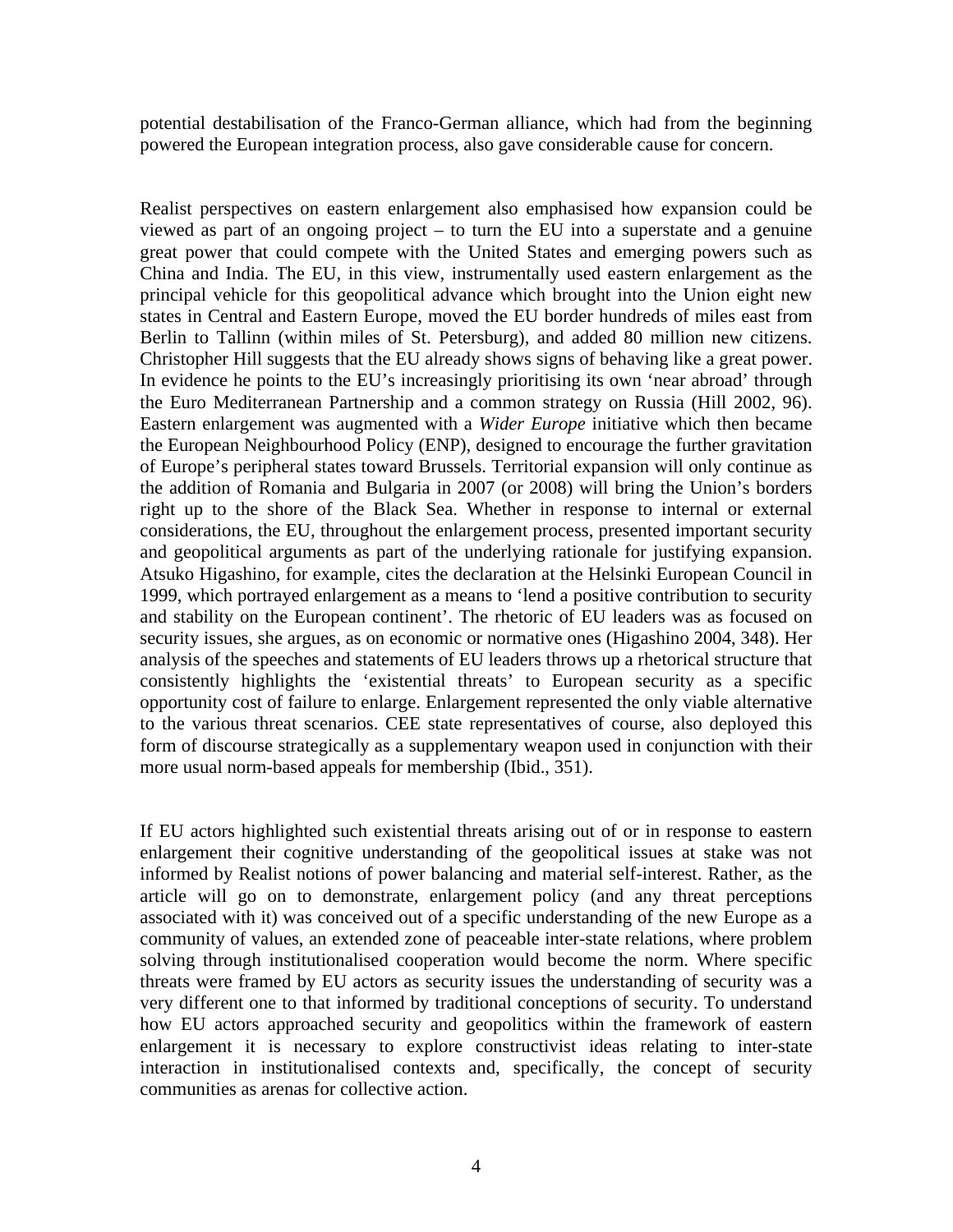### **Constructing the enlarged EU security community**

Constructivist approaches to international politics are distinguished by the effort to seek some sort of understanding between the natural world and the human or social world. Nicholas Onuf (1989, 59) points to a 'world of our making' and suggests that social relations make or construct people into the kind of beings that we are. Alexander Wendt in his seminal *Social Theory of International Politics* (1999, 69-71) tries to understand 'social kinds' and 'natural kinds'. The constructivist approach, although increasingly diverse, is made up of two important hypotheses. First, it is contended that the structures of international life are not exclusively material but also consist of a substantial ideational dimension; this means that the security dilemma traditionally associated with anarchy is, in fact, what Wendt suggests it is - *what we make of it* - in other words, an ideational construct rather than a material reality. Such a perspective does not deny the importance of material structures or a phenomenal world external to thought but rather seeks to understand that world in relation to human behaviour or social structure. Thus constructivists consistently argue that students of IR must take ideas and norms, constructed out of and reproduced through human contact, more seriously. Second, the contribution made by intersubjective shared meanings between purposive state actors decisively determines identities and interests in the international system. In other words, as Risse-Kappen (1995, 502) suggests, actors' interests and preferences cannot simply be treated as unproblematic and exogenous to structure. To a great extent those interests are made clearer as a result of interaction with other states and membership of international organisations. In the same way security is defined in collectivist rather than individualist and objective terms, the security environment as one which is dynamic rather than static. Wendt (1999, op.cit., 24) refers to this approach as 'structural idealism' (in opposition to existing structural realist theories such as those of Waltz).

The differences between and among the different streams of constructivist thought are significant.<sup>[3](#page-4-0)</sup> Nevertheless all constructivist approaches share the basic claim that the 'neo-neo' synthesis (and by implication most IR theory) is 'undersocialised' in the sense that it pays insufficient attention to the ways in which international life are socially constructed (Wendt, 1999, op.cit., 4). And for constructivists one of the most important features of contemporary international politics is the community-building and securityenhancing possibilities arising out of state engagement with multilateral international institutions. International institutions open up new opportunities for inter-state

<span id="page-4-0"></span><sup>&</sup>lt;sup>3</sup> On differences within the Constructivist school see Checkel (2003); Guzzini, (2000), Jacobsen, (2003), Ruggie, (1998), and Smith, (1999).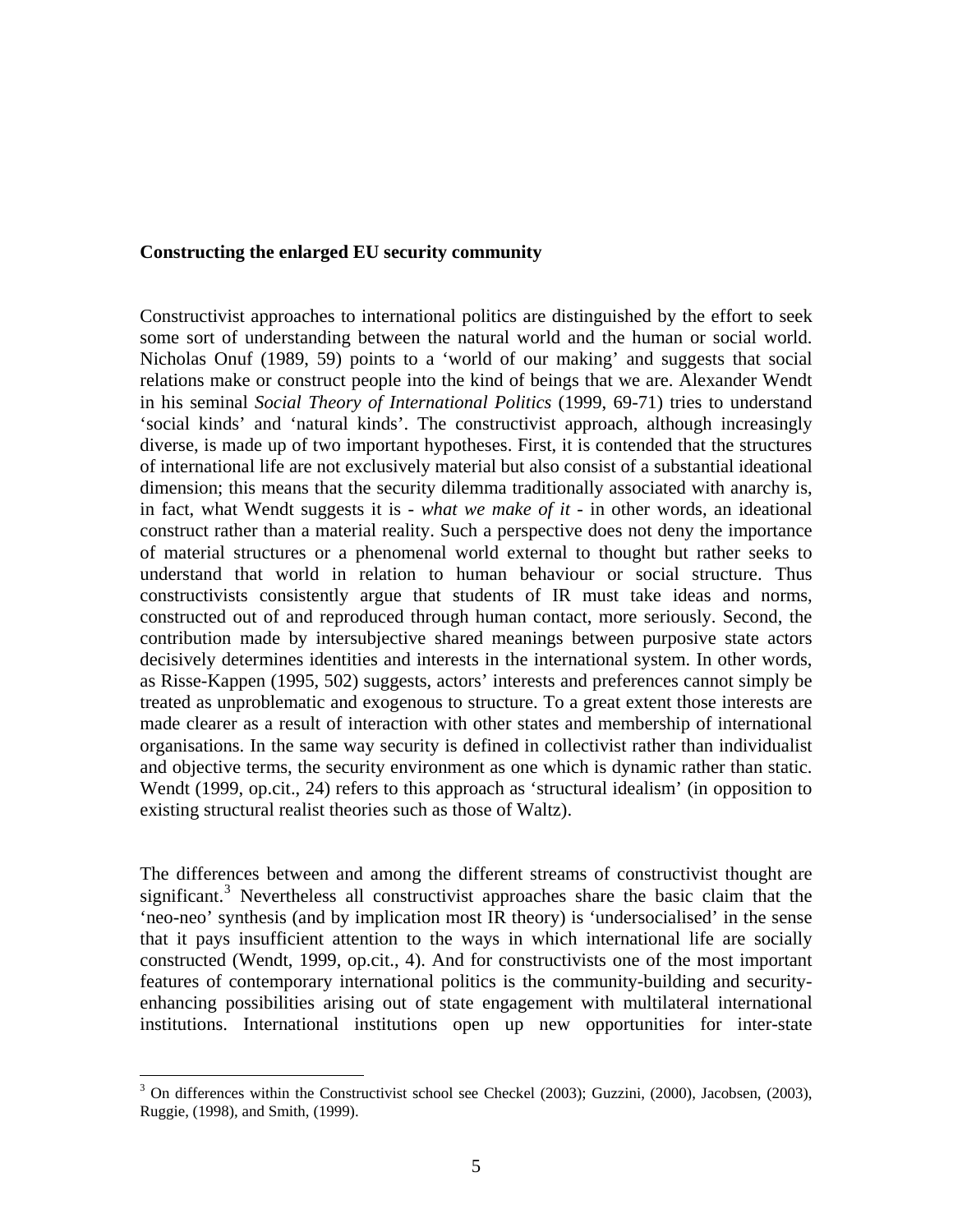cooperation, change the patterns of state behaviour, and can create the conditions under which the structural quicksand that is international anarchy may be overcome.

Constructivists interested in exploring the links between state identities and interests have re-discovered the concept of security community in seeking to develop ideas about the norm-generating potential of international organisations. In the original formulation by Karl Deutsch, a security community was defined as a collection of states that had become integrated to such a point that there is a 'real assurance that the members of that community will not fight each other physically, but will settle their disputes in a peaceful way' (Adler and Barnett, 1998, 6). The concept thus revolves around 'dependable expectations of peaceful change'. That is that states within the community possess a compatibility of core values derived from common institutions and mutual responsiveness - a matter of mutual identity and loyalty, a sense of 'we-ness', and are integrated so closely that the aforementioned 'dependable expectations of peaceful change' has become the norm (Russet, 1998, 373). Thus for 'democratic peace' theorists Immanuel Kant's postulate, developed in his *Perpetual Peace* (1795), has been empirically substantiated. Wendt's *Social Theory* (chapter six) argues that at its core the international system is being slowly transformed into a Kantian culture. In this sense we have moved from Hobbesian state rivalries (defined by enmity), to a Lockean culture (defined by rivalrous competition), to one where we see the emergence of a growing number of states that are predisposed toward external self-restraint and interdependence (Wendt, op.cit., 174).

For most analysts the European Union is the best example of a pluralistic security community in today's international system.<sup>[4](#page-5-0)</sup> The Member states of the EU certainly take 'dependable expectations of peaceful change' for granted in an institutional context which is underpinned by a set of core behavioural values. Since the foundation of the European Communities in the 1950s, European integration was meant to create and stabilise a security community that would replace the traditional rivalries and contestation for power and resources between and among the European states. In its course, the Community members not only established a stable democratic peace amongst themselves but also a unique set of institutions and legal order. This is indeed a type of regional organisation representing a community of values with the real achievement of the EU, being the lasting reconciliation between former enemies. Since 1989 European security has revolved almost exclusively (if not always directly) around the institutional settings of the EU (Waever, 1998, 69-70). And the eastern enlargement of the European Union became the most direct and important instrument for extending the existing security community eastward.

<span id="page-5-0"></span><sup>&</sup>lt;sup>4</sup> Here I employ Deutsch's distinction between an 'amalgamated security community' where formal unity becomes the norm and a 'pluralistic security communities' where sovereignty is retained by individual states.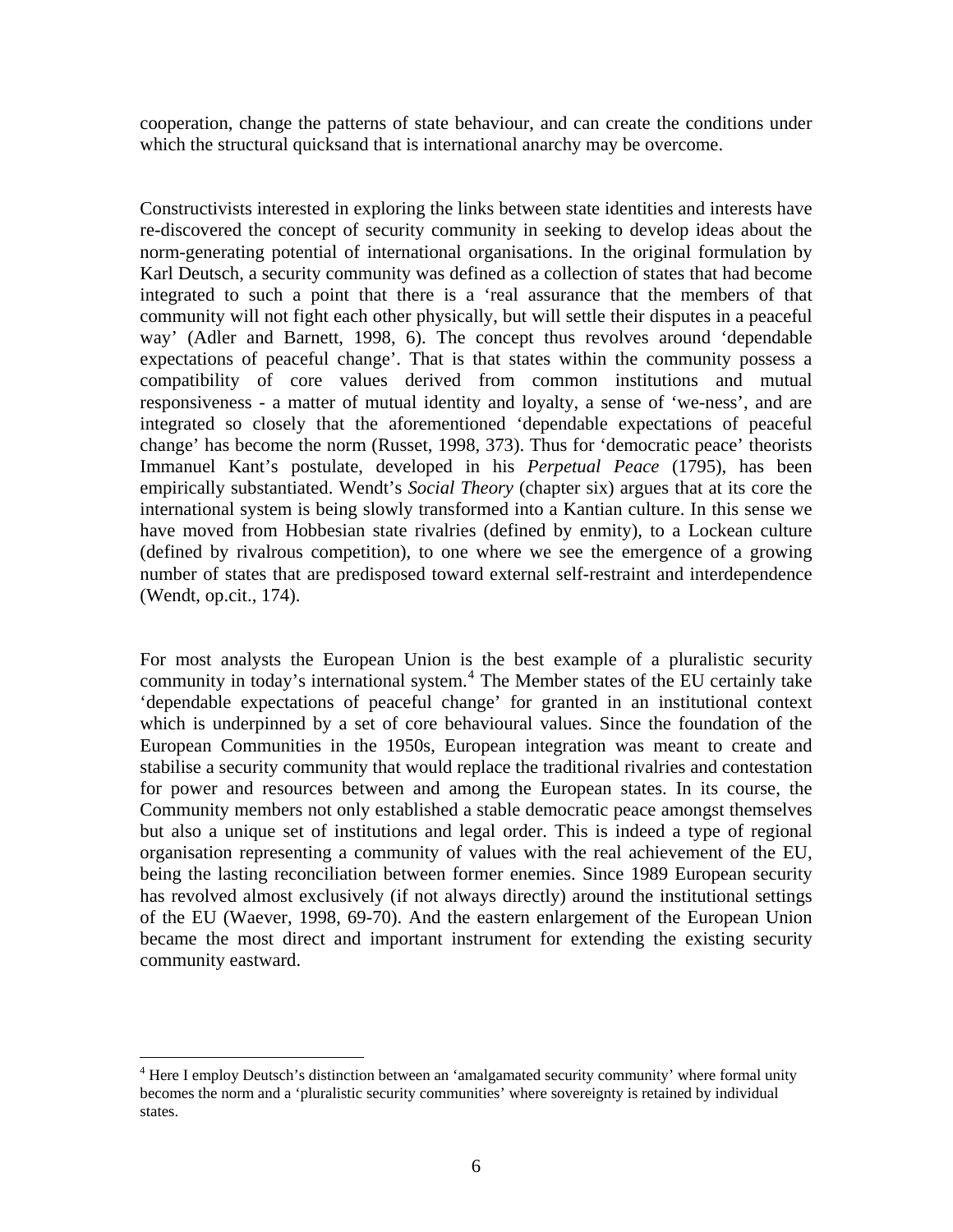Eastern enlargement as such duplicated the earlier processes of inter-state cooperation and community building which shaped the early integration process in Western Europe. Its aim was that of transforming former adversaries into allies and transporting the CEE states directly into the heart of the European security community, which, although comprising of a range of different institutions, $5$  nevertheless has a distinct centre of gravity in the EU. Enlargement would facilitate the transmission of new norms from the EU to the candidate states, thus helping to transform the 'Eastern' European states into 'European' states' (Adler and Barnett, 1998, 420). This is surely what former Commission President Romano Prodi (2001) meant when he said that: 'our enlargement strategy ensures that these values are enshrined in the candidate countries before they can join the EU. Democracy, the rule of law and respect for human rights will become the norm throughout the expanding Union'. The cognitive model was one which highlighted the transformation in Franco-German relations after the Second World War, as one which could be emulated in the re-constitution of German-Polish relations, Hungarian-Romanian relations, indeed any inter-state relationship previously characterised by tensions over territory, ethnic minorities, or disputed historical narratives. Thus the earlier patterns of peace building have been replicated in Central and Eastern Europe and indeed extended far beyond what was initially envisaged in the early 1990s. The EU has employed a virtually identical political-institutional mix in South Eastern Europe (Stabilisation and Association Process), the Euro-Mediterranean area (the Barcelona Process) and beyond (the Wider Neighbourhood policy), even if different (non-accession) outcomes are likely. The very success of EU community-building in Central and Eastern Europe thus promoted the extension of community-enhancing instruments to the wider Europe.

Analysis of the enlargement discourse employed by EU representatives indicates a clear attachment to the concept of an expanding security community. Former enlargement Commissioner Hans van den Bröek, in a 1997 speech, for example, referred to the EU as a 'genuine security community in which the very idea of war between any members can be dismissed out of hand'. It was of a pattern where the European Commission actively sought to create a we-feeling both amongst the applicant states from CEE and also, obviously, between the EU member states and the individual applicant states. The building of trust through enlargement-related institutional engagement and capacity building became a central preoccupation of EU strategists as EU-CEE relations deepened. This assertion is supported by a stream of Commission documentation that emphasises that the EU wanted to create in the East a 'psychological environment of mutual trust', and a 'feeling of belonging' (European Commission, 1994). Council and Commission officials regularly reiterated the importance of extending the post-1945 model of reconciliation and cooperation. Thus from the beginning eastern enlargement was conceptualised as a contemporary security enhancing project, one which would embed EU norms in the former communist states and ensure a successful extension of the existing pluralistic security community.

<span id="page-6-0"></span> $<sup>5</sup>$  These include the non-EU organizations the Council of Europe (C of E), the Organization for Security</sup> and Cooperation in Europe (OSCE), and NATO.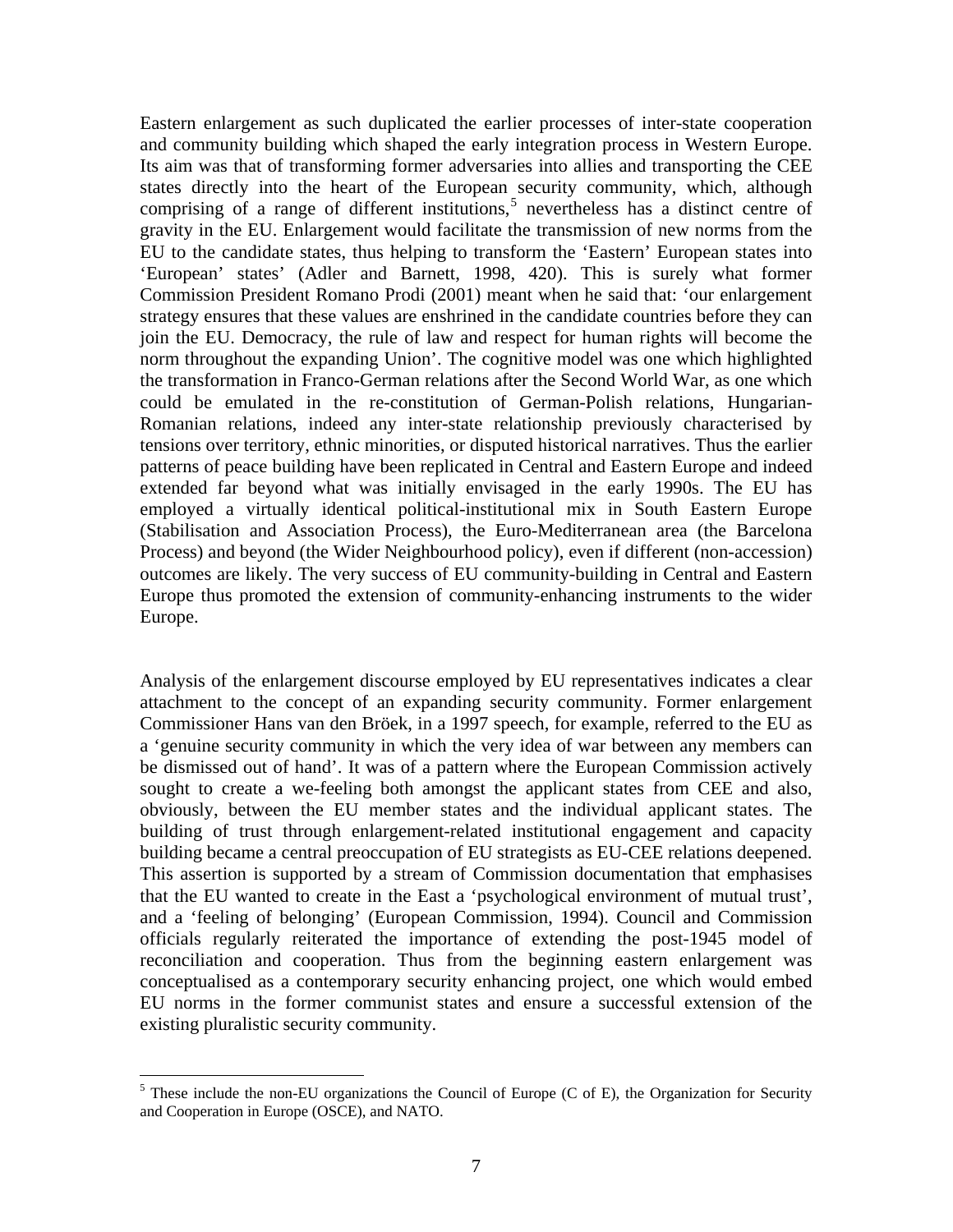## **Normalising existential threats through Desecuritisation**

The scholarship of Barry Buzan, Ole Wæver, Atsuko Higashino and others on EU security provides the most useful template for understanding how the EU conceptualised eastern enlargement in community building terms and as a mechanism for normalising inter-state geopolitical relations. In particular Wæver's emphasis on 'securitisation' and 'desecuritisation' allows us to demonstrate how EU actors framed a specific geopolitical discourse intended to shape the development and direction of the eastern enlargement process. Securitisation theory highlights the significance of speech acts, of specific discursive constructs, which help frame issues in international politics and which influence the boundaries for action for each individual issue. Or as Wæver (1996, 106) puts it: 'Security is a practice, a specific way of framing an issue'. In the process the securitisation move is employed in order to transfer issues from the world of external or hard security into the internal or soft security realm. The patterns of issue transfer/transformation will of course vary according to the importance of the issue, the relative willingness of the actors to accept the securitisation move and the general macro security climate in which the issue is embedded. The process of securitising an issue begins with the declaration of it as a security issue, essentially as an existential threat to the peace and security of the region, which requires collective action in order to avoid escalation and conflict. The process of de-escalation is achieved through a desecuritising move, one which seeks to stabilise and normalise a state of existing or potential interstate conflict by élite level discursive interventions targeted at transforming the existential threat into the everyday and normal.

It has often been asserted that the European integration process itself constituted the most outstanding example of desecuritisation in contemporary international politics (Higashino, 2004, 350). Such a view presents eastern enlargement as another important episode of desecuritusation through integration. This argument rests on the premise that in the aftermath of the Cold War the EU and Europe needed enlargement in order to avoid fragmentation and conflict, to guard against a future characterised by Hobbesian mistrust and recurrent wars. The logic here is that Europe, for most of its history, has been a conflictual inter-state system, where a number of great powers (constituted as city states, multinational empires and later nation states) competed for influence and allies, and where the collective management of geopolitical issues continually floundered on the rocks of Manichean calculation and the desire to achieve state security.

This conceptualization of eastern enlargement also contained a strong emphasis on the self-negating, self-transforming potential in relation to Europe itself. It posited Europe's contemporary 'other', the traditional enemy image, not in the form of an external state or empire or ideological system but rather Europe's own past which should not be allowed to become its future (Diez 2001; Higashino 2004). Proponents of this view routinely argued that the opportunity cost of non-enlargement would be the very patterns of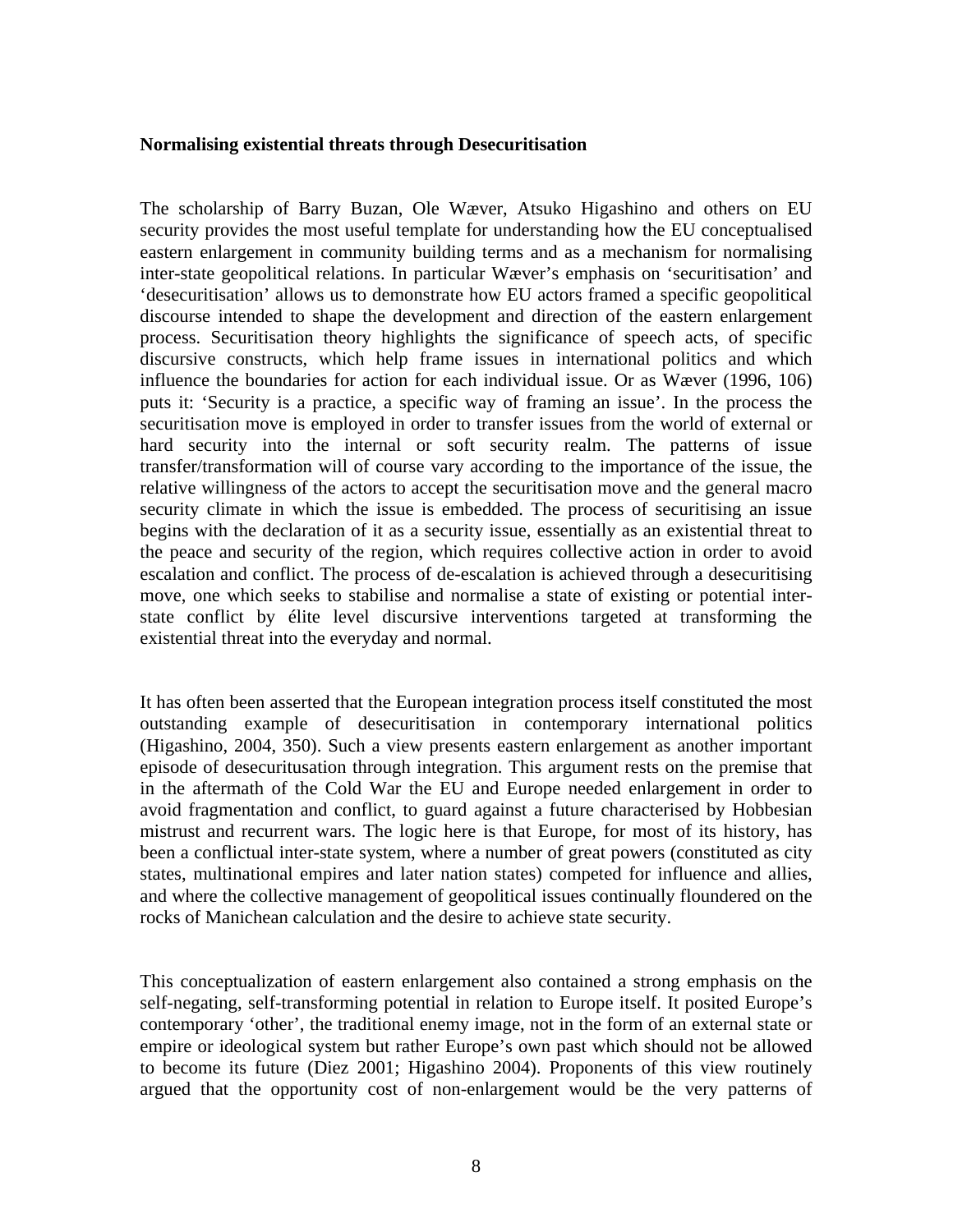fragmentation leading to resurgent nationalism and a 'back to the future' geopolitical trajectory that manifested themselves so tragically in Yugoslavia (Higashino, 2004. 350). Enlargement was thus understood as part of an ongoing process of constituting Europe as a place of attraction rather than conflict, as centred on its own soft security values rather than a hard security enemy template. Just as the Franco-German rivalry of Europe's past mutated into the Franco-German motor of integration, so the zone of instability in Central and Eastern Europe was to be transformed through a process of normalising state relations through the successfully established patterns of institutionalized cooperation associated with the European integration process. Integration is presented as the only option suitably robust enough to prevent a return to Europe's tormented past. Desecuritisation was to be achieved through changing the terms of discourse through which individual and sometimes linked geopolitical issues were framed, from one based on traditional modes of security (reactions to material threats which emphasise the material resources to be employed in combating these threats) to a discourse which sought to consider the threats as part of the internalized everyday politics of the European integration process, in this case manifested in the rules of the enlargement process. The article goes on to identify the two most important existential threats identified by EU élites during the eastern enlargement process and to demonstrate how they were subject to a process of desecuritisation. The first was the threat of instability arising in Central and Eastern Europe itself and the second the different types of threat emanating from post-Soviet Russia.

### **Eastern enlargement as a mechanism for stabilising Central and Eastern Europe**

From the earliest stages of the eastern enlargement process EU political representatives sought to securitise and then desecuritise a range of issues deemed to constitute geopolitical problems for the Union as a whole. We may also term these issues negative externalities arising out of the new EU-CEE interdependence of the early 1990s. These issues were gradually subject to a process of discursive framing as specific and existential threats to the peace, security and welfare of the EU; this in turn justified programmes aimed at issue transformation and transfer to the terrain of integration. Specifically I highlight two such issue areas which were subject to a securitisation move leading to a desecuritisation treatment within the framework of the enlargement process.

In the first place eastern enlargement brought onto the EU agenda a new set of environmental problems which were quickly framed as trans-European and as threatening to the macro security of all. As Hill (2002, 106) points out, eastern enlargement promised the opportunity of institutional regulation of the environmental problems associated with the old smokestack industries in Eastern Europe, and created new possibilities for protecting the peoples of both candidate states and existing member states from any future environmental disasters on their borders. The candidate states inherited daunting environmental challenges, however. Before 1989 air pollution was a major problem particularly in the northern region (Poland, the Czech Republic and former East Germany) due to heavy industries and reliance on brown coal for energy. Water pollution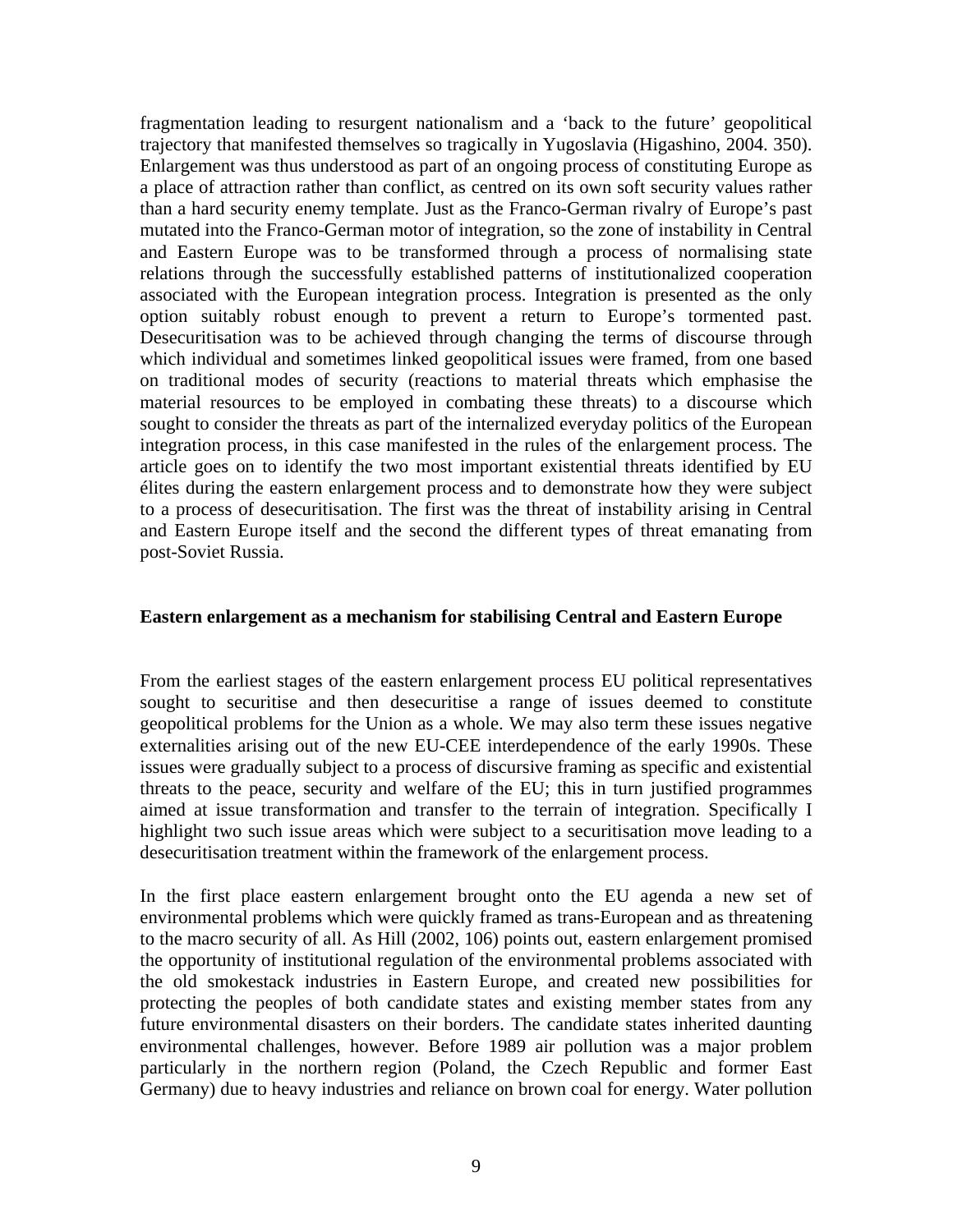in the form of hazardous substances and nutrients affected all CEE countries and soil degradation was also part of the negative inheritance from the past. As the transition process took hold economic and social restructuring presented new environmental problems particularly arising out of mass consumerism, the increase in all forms of transportation and sharp rises in waste disposal. In addition, the candidate states, faced with a myriad of economic challenges, did not prioritize environmental issues to the same degree as other Western states and the NGO sector that emerged in this area was generally weak (Birger Skjaerseth and Wettestad, 2004). So in a myriad number of ways eastern enlargement threatened to impose a significant economic cost on the EU, and especially on those states which shared borders with the candidate countries. Thus an issue which during previous enlargement rounds remained relatively insignificant was elevated to the status of a trans-European security problem which necessarily required a forceful and coercive EU role in insisting on candidate state adoption of the entire EU environmental *acquis*. The EU strategy of securitisation and desecuritisation was even more evident in respect of the approach to nuclear power stations in the candidate states. Indeed the prioritisation of nuclear safety represented one of the best examples of such framing activities by EU representatives.<sup>[6](#page-9-0)</sup> Ignalina in Lithuania and Kozludy in Bulgaria ceased to be issues for bilateral negotiation between the EU and candidate countries. The existential threat which they constituted to the EU (future Chernobyl's waiting to happen) justified a securitisation move and a desecuritisation strategy built on the familiar integration dualism of EU capacity building (in the form of aid for decommissioning of aged plants) combined with conditionality/coercion.

As policy-makers considered the wider problems provoked by the emergence of a 'zone of instability' in CEE in the early 1990s it became clear that inter-state border conflicts represented the greatest threat to European security. In the wake of 1989 the Yugoslav conflict provided convincing evidence of the potentially fratricidal nature of future interstate relations in the region. The volatility of Central and Eastern Europe was a function of long-standing historical grievances regarding territory, irredentist border claims, the presence of significant ethnic minorities in neighbouring states and their treatment by those states, and the weakness of the emerging governance structures in the new democracies. In the early 1990s many commentators argued that the worst potential flashpoint in Europe was that between Hungary and Romania. This dated back to the Treaty of Trianon in 1920 under which Hungary lost two thirds of its territory and sixty per cent of its population. In the aftermath of 1989 ethnic Hungarian populations of significance remained not only in Romania (2.7 million) but also in Slovakia (500, 000) and Vojvodina in Yugoslavia. Bulgaria contained within its territory a significant Turkish population that had been subject to a programme of discrimination and deportation under the Todor Zhikov regime in the 1980s. The sizeable Russian minorities in the Baltic States also presented a challenge to EU policy (Liebich 2002, 131-34). The historical legacy was compounded by the presence of a range of soft security issues such as cross border crime, transnational drug smuggling and people trafficking, and potentially largescale out migration to Western Europe arising from the chaos of social disorder in CEE.

<span id="page-9-0"></span> $6$  See European Commission (1998, 1-10) for a cogent example of such framing.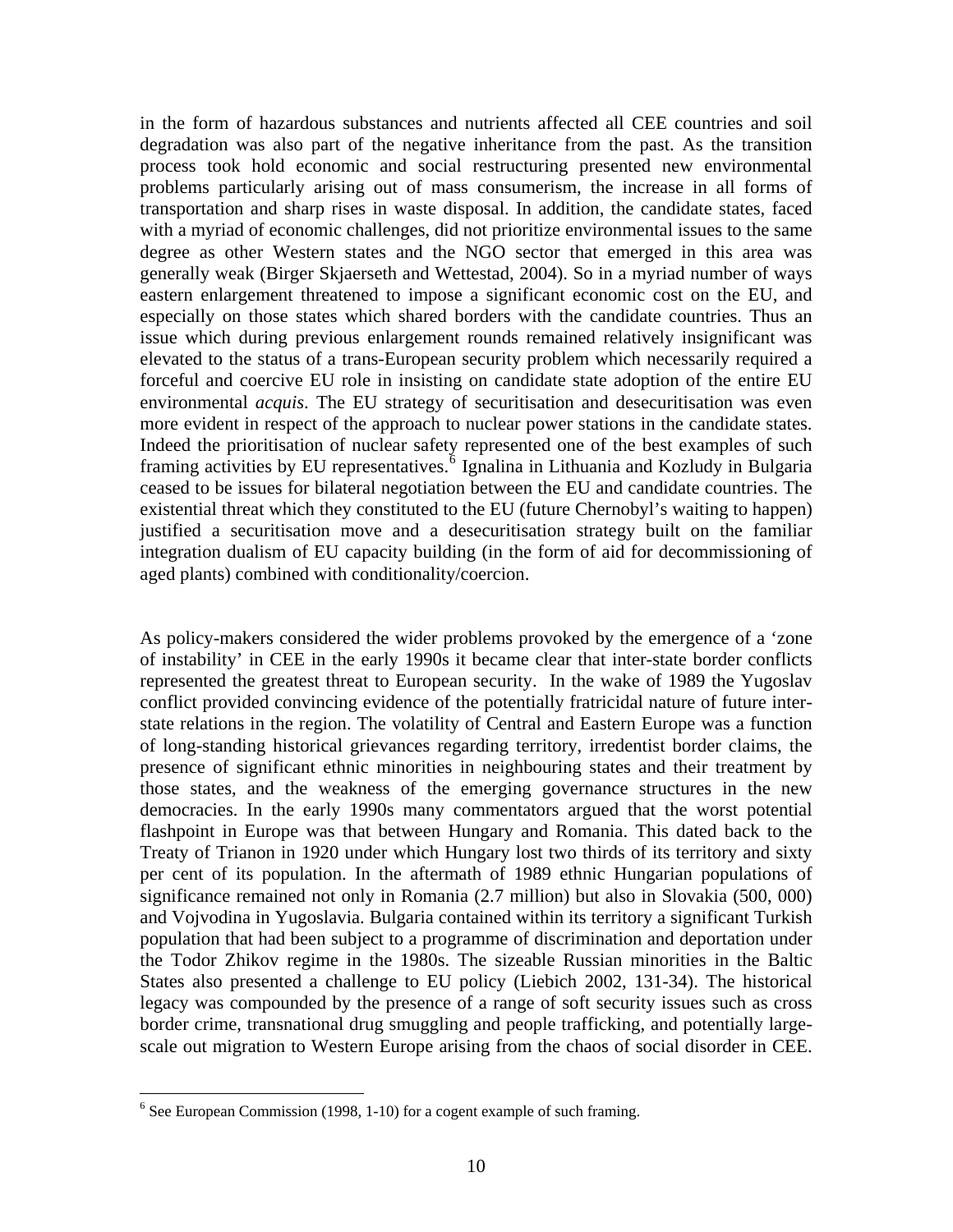These were regularly cited by EU political representatives as disruptive geopolitical problems which necessitated innovative thinking and mechanisms of desecuritisation.

Taken together these issues constituted both a reason for EU caution regarding enlargement but also one of the primary geopolitical motivations for expansion. Thus the EU sought to put in place a substantive instrument for guarding against the possible corrosion of inter-state relations. This represented a crucial part of the EU's preaccession strategy and was introduced at the Essen summit in 1994 and further developed through the 'Pact on Stability in Europe' (European Council, 1994. The central ambition for the Pact was to ensure that the EU model of peaceful co-existence and stable interstate relations could be expanded east and south so as to ensure the elimination of all significant security issues.<sup>[7](#page-10-0)</sup> It would put an end to irredentist claims, encourage transborder economic development and cooperation, and help inculcate the European spirit in a region more traditionally defined by ethnic tensions and lingering post War hostilities. In this the EU sought to minimise the security risk attached to enlargement and thus it constituted a substantive process of preventative diplomacy and desecuritisation (Baun 2000, 61). A combination of capacity building and coercion through conditionality was used throughout. And although as time went on the EU focused its efforts more on the transformation of domestic conditions as the optimum strategy, the Pact's significance in terms of norm generation and diffusion was of the utmost significance (de Witte 2002, 142). It certainly contributed to the building of trust and the dissipation of geopolitical tensions.

The Stability Pact and the other measures demanded of candidate states undertaken as part of the EU's pre-accession process can be viewed as classic instruments of desecuritisation. The EU sought to take issues which might traditionally have been negotiated in bilateral nation state fora, deliberately reclassify them as 'security' issues and then proceed to desecuritise them by subjecting them to processes of collective institutional cooperation under the rubric of the pre-accession process. Policy-makers saw enlargement as an opportunity to stabilise the EU's external environment and as such as a positive contribution to their own security. This was especially the case in respect of the Stability Pact's main goal of neutralising inter-state territorial disputes, but also the case in respect of guarantees of state protection of minority rights, environmental degradation and migration flows. All were classified as sources of potential instability, as macro geopolitical problems for the Union as a whole, rather than micro or jurisdictionally specific problems.

<span id="page-10-0"></span> $<sup>7</sup>$  One of the many double standards evident in the eastern enlargement process was that the principle of</sup> achieving lasting resolution of border disputes was not applied to the accession of the Republic of Cyprus (Greek Cyprus). Although prior to the 2004 accessions one final effort was made to resolve the question (through the UN), the Greek threat to veto the entire eastern enlargement process was sufficient to ensure that the Cyprus question was treated differently to similar (if not as protracted) problems in Central and Eastern Europe. Greek Cypriot accession did not require *a priori* resolution of the Cyprus problem.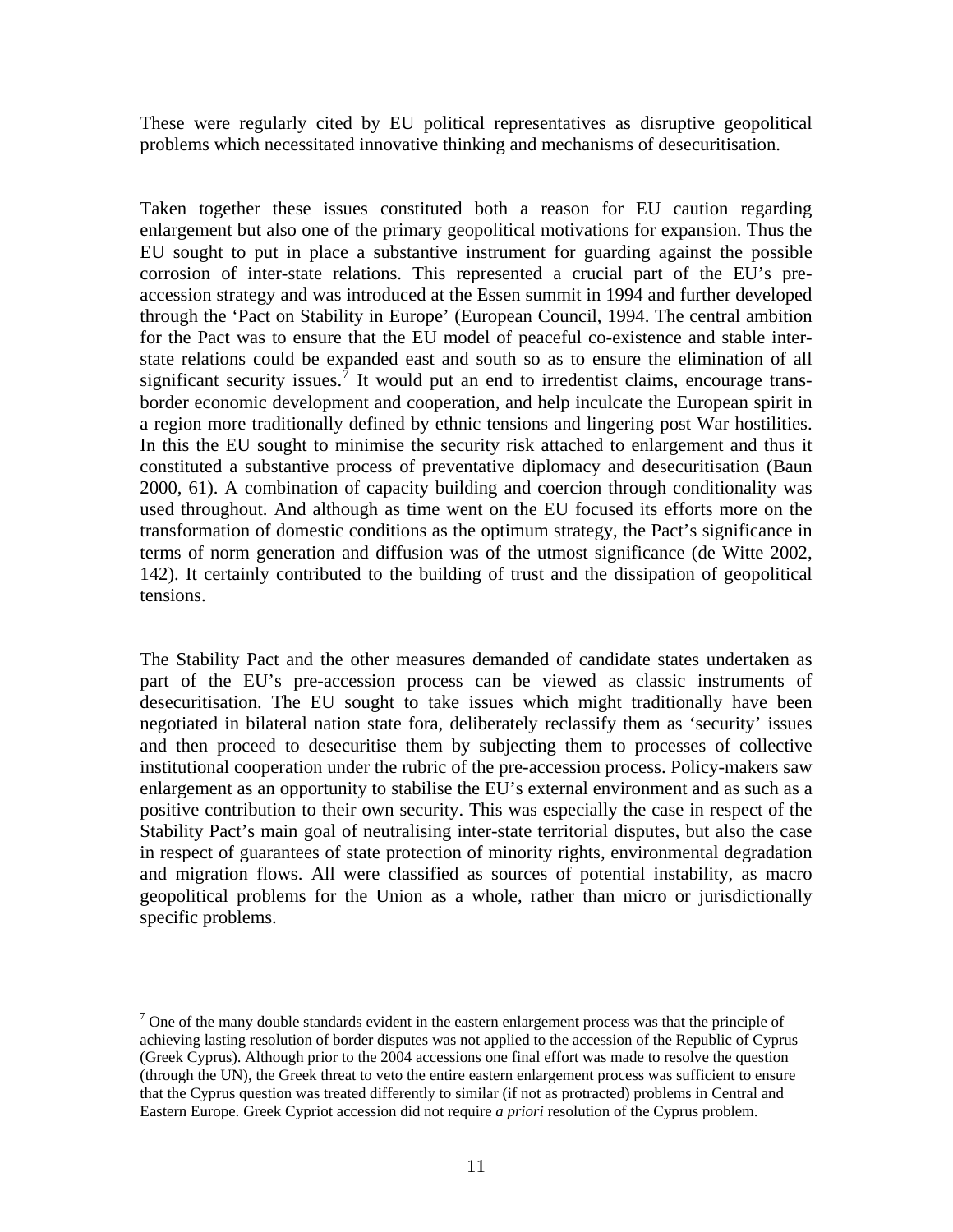#### **EU-Russian relations and Eastern Enlargement**

The second recurring existential threat to be considered here is that of Russian power, both actual and potential, and Russian interpretations of and reactions to the eastern enlargement process. Although the implosion of the Soviet Union and the loss of its satellite states left the successor state - the Russian Federation – weaker, Russia in the 1990s continued to represent the greatest potential 'existential threat' to the power of the EU and to the peace and stability of the continent. In the first place Russia retained a formidable military capacity and significant natural resources. It provided over a fifth of EU energy needs and almost one third of Germany's (*International Herald Tribune*, 11 April 2005). It boasted the largest standing army on the European continent, a significant air, land and naval capability and, most crucially, a nuclear arsenal far in excess of those of the UK and France, the EU's only nuclear powers.

Changing the focus somewhat from pure power politics and geopolitical competition, the eastern enlargement of the EU can be much more convincingly portrayed as an effort to balance against the instability created by the fragmentation of Russian power and the lack of stability in Russia's domestic politics. Russia, for Georg Sørensen (2001, 46), is akin to a drifting supertanker, uncertain of what kind of statehood it will end up with. Political institutions outside of the Presidency are impotent and citizenship has little substantive meaning. The success of Vladimir Zhirinovsky in the Russian Parliamentary elections of December 1992, and the popularity of the 'red/brown' alliance (communist and nationalist) raised early concerns within the EU about the prospects for democracy in Russia, and increased fears in Central and Eastern Europe that a more nationalist and aggressive Russia would upset the geostrategic balance in the new Europe by seeking to reclaim its Empire. This triggered new demands from CEE and a EU response that privileged CEE accession as the only credible strategy whilst developing a new EU-Russia strategic partnership (Baun 2000, 54). It is not too difficult to envisage a sclerotic Russia turning toward a revived nationalism in whatever new form, increasingly causing difficulties with the Baltic States or Ukraine, for example.<sup>[8](#page-11-0)</sup> As Christopher Hill (2002, 105) argues, it would not be too dramatic a leap then for the EU and Russia to seem to each other like real security threats. President Putin's rhetoric in the run up to the  $60<sup>th</sup>$ anniversary of victory in the Great Patriotic War unnerved many with its nostalgia for Russia's imperial past and its message that Russia continued to define its interests at the expense of its neighbours.<sup>[9](#page-11-1)</sup>

Of equal concern throughout the eastern enlargement process was the fact that Russian central government was extremely weak, under both Yeltsin and Putin. And where

<span id="page-11-0"></span><sup>&</sup>lt;sup>8</sup> The Russian minorities in Latvia and Estonia represent respectively 29.6 per cent and 28.1 per cent of the population, while the proportion is much smaller in Lithuania at 8.7 per cent. See Dov Lynch (2003, 84).<br><sup>9</sup> Putin referred to the Nazi-Soviet Pact of 1939 as a measure to enhance Russia's national security and

<span id="page-11-1"></span>went on to describe the collapse of the Soviet Union as the 'greatest geopolitical catastrophe of the  $20<sup>th</sup>$ century'. See Bugajski (2005).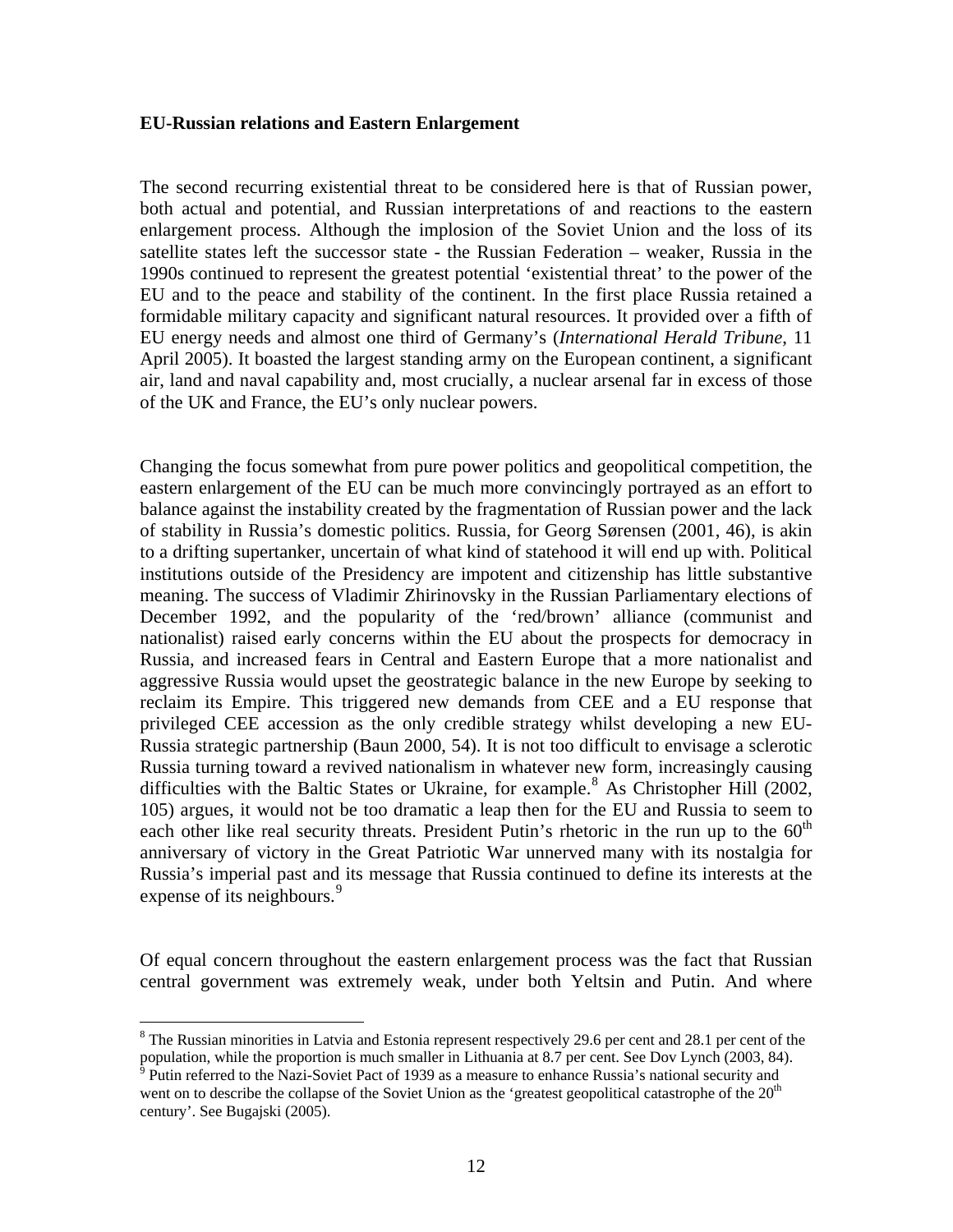Vladamir Putin acted to restore Moscow's prerogatives within the Russian federation this had the effect of convincing western policy-makers that he was taking Russia back to a more authoritarian and hostile form of state.<sup>[10](#page-12-0)</sup> The Putin government's actions against Mikhael Khodorkovsky and *Yukos* in 2004 only reinforced this perception. Putin's determination to reassert Russian power manifested itself most obviously in the 'near abroad' and on the Chechen question. Russian military adventurism in the Caucasues both undermined Russian power and contributed to growing instability on the EU's eastern frontiers. Continued interference in Georgia and manifest interference in Ukrainian domestic politics (especially during the Presidential election in 2004), left EU policy-makers convinced that the Russian threat was now defined by its propensity for creating instability as much as by any military threat it could wield. Thus EU policymakers acknowledged this type of security externality and presented eastern enlargement as, in part, an effort to 'lock in' the CEE states into the EU orbit and guard against the westward migration of the problems generated by Russian instability.

Equally, however, EU representatives engaged in securitisation moves (discursive interventions and policy initiatives), which resulted in desecuritisation of Russia as an existential threat within the enlargement framework. EU policy was undoubtedly helped by the fact that Russian threat perceptions focused more on NATO expansion than EU expansion as the main threat it faced on its western borders. This was because the EU's development as a pluaralistic non-military security community threatened few of Russia's vital national interests in the way that NATO was perceived to (Breslauer, 2003, 41). Undoubtedly also policy-makers on both sides could point to different types of interdependence to support desecuritisation moves. This was especially the case in the energy sector where Russia retained formidable leverage over the energy-dependent EU. But this power was balanced by the fact that Russia relied on crucial transit routes through the Baltic states for getting its oil and gas to western markets.

The EU's desecuritisation moves began with a series of efforts to reduce potential friction with Russia. Russia mutated over time from a 'strategic rival' to a 'strategic partner' in EU discourse. In the first instance the institution of a so-called 'Northern Dimension' to the eastern enlargement process was in part a desecuritisation move by the EU. Adopted in 1998-9 on the initiative of Finland, the Northern Dimension held as a crucial objective the desire to improve regional and sub-regional cooperative structures and to resolve the potential tensions with Russia through constructive engagement (Breslauer, 2003, 42). Second, the imposition of a minority-rights conditionality framework within the preaccession process was designed in part to placate Russian concerns about the treatment of Russian nationals in the Baltic States. Indeed the decision to exclude Latvia from the initial accession negotiations, which were instituted in March 1998, was influenced by its relative failure to adhere to EU standards in this area (notwithstanding that these were quite ill-defined). The most important EU instrument of desecuritisation, however, was the institution of a Partnership and Cooperation Agreement (PCA) with Russia. This

<span id="page-12-0"></span> $10$  This was most obviously demonstrated in the decision post-Beslan (the justification) to replace Russia's directly elected regional governors with governmental appointees.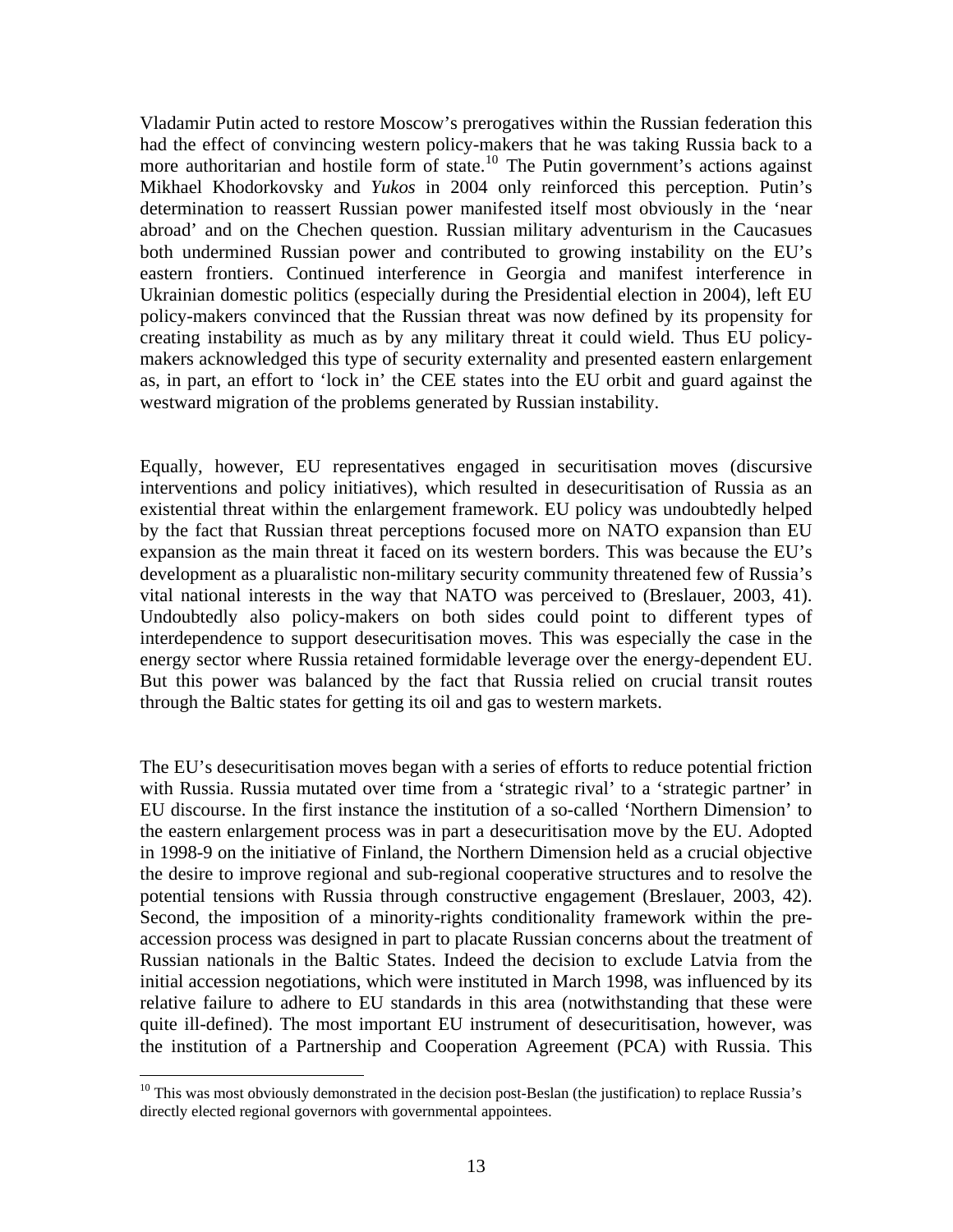became the central mechanism for building EU-Russian relations in the context of eastern enlargement. The PCA was initialed in 1994 but took more than three years to come into force. In some ways it replicated the instruments, modalities and institutional processes of the enlargement process. The crucial difference, however, was that it did not offer even a perspective on future Russian membership of the EU. Instead for the EU it was intended to strengthen mutual understanding and encourage a perception of common interests between Russia and the enlarging EU. The important point here is that threat reduction was to be achieved through ongoing and intense political dialogue and institutional interaction. The new common institutions were in some senses designed to socialise Russian elites into the everyday problem-solving structures of the European integration process without offering them the prospect of membership itself. The deepening of EU-Russian relations is very evident in the multiple arenas of dialogue where the Council, Commission and Parliament pursue continuous discussions with their Russian counterparts. As Schmitt (2003, 17) puts it: 'The PCA is not just an expression of good intentions; it has spurred the creation of tangible structures to ensure that good intentions are actually pursued'. Thus over time and in tandem with the eastern enlargement process the EU managed to build a relationship with Russia defined more by pragmatic cooperation and growing institutional confidence than by tension over persistent existential threats.

## **Conclusions**

The article sought to analyse the EU's eastern enlargement from the hitherto neglected dimensions of security and geopolitics. Eastern enlargement arose out of the dramatic changes wrought by the 1989 revolutions in Central and Eastern Europe. Enlargement quickly became a priority for the Union, if indeed others such as Economic and Monetary Union (EMU) were more quickly realised. From the outset geopolitical issues featured strongly in the calculus of EU leaders. Enlargement increased both the size of the EU population and the territory it covers by a significant degree (about one third in each case). This meant that the European Union stretched in 2004 from the Atlantic in the west to within miles of St. Petersburg in the east, and after 2007, to the Black Sea coast in the south east. Enlargement thus brought with it new dangers and new geopolitical opportunities for the Union. Realist interpretations of the eastern enlargement largely revolved around the re-definition of inter-state relations, the reconfiguration of the European power balance, and different types of threat perceptions. While eastern enlargement may have been a vehicle for containing both Russian power and the consequences of Russian state weakness, EU policy toward Russia was both assertive *and* conciliatory.

Enlargement is better understood as a specific geopolitical response to instability in Central and Eastern Europe and a determination to avoid the fragmentation and horrors of Yugoslavia. It was an indication of the success of the eastern enlargement that Serbia and Montenegro, for long outside of the loop of European integration, began to gravitate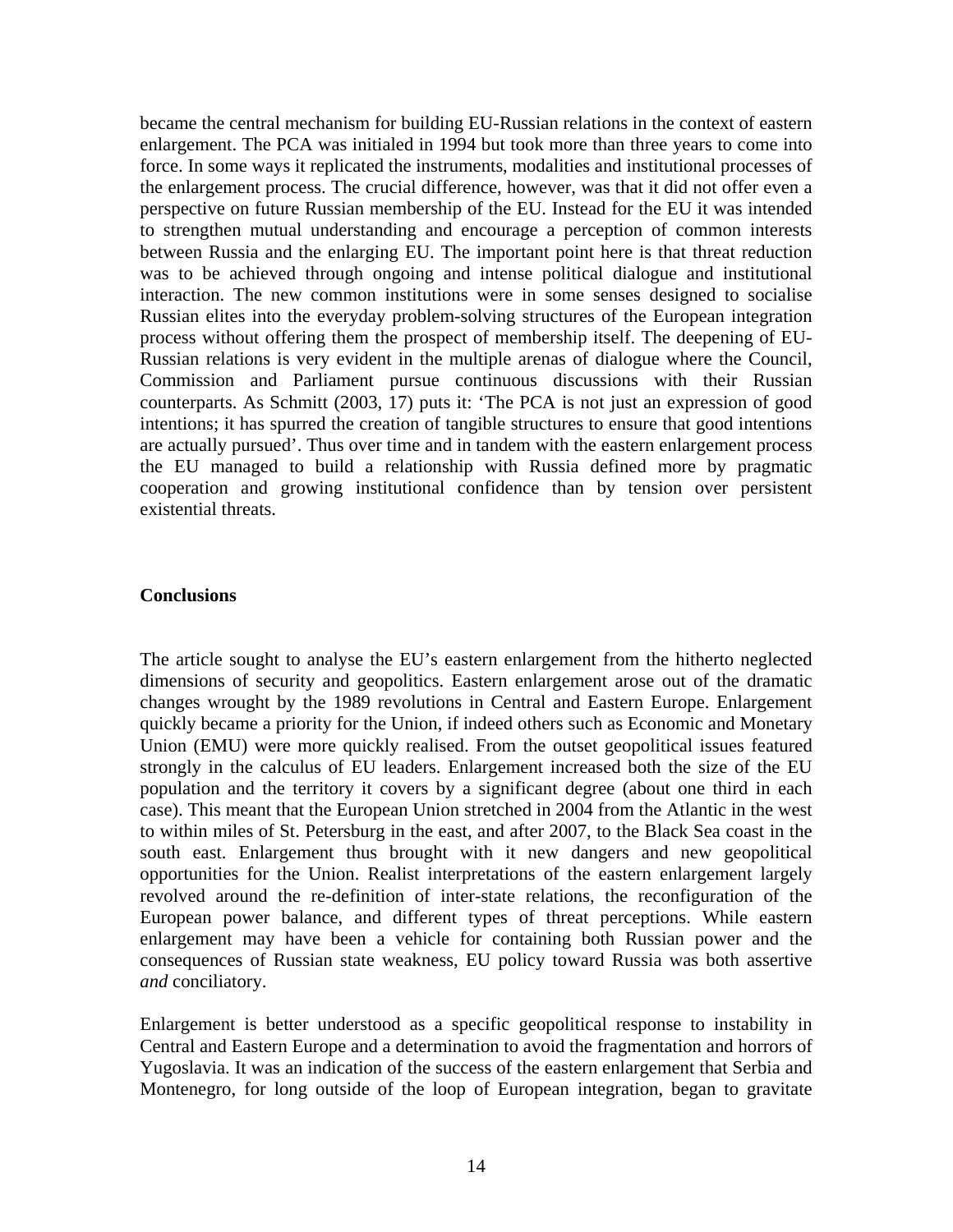toward the Community model which it had for long distained. Eastern enlargement helped stabilise and then normalise inter-state relations in Eastern Europe and ensure a peaceful transition from communism to European integration. Security considerations were especially important in both moving the enlargement process forward at critical junctures and also changing the contours of enlargement in specific ways. The article argued that a constructivist framework of analysis, which posits the EU as a pluaralistic security community and eastern enlargement as the central vehicle propelling the expansion of that community, provides the most convincing explanation of the enlargement story. EU actors interpreted enlargement-related geopolitical issues as different types of security challenges. In the process of making securitising moves they laid the groundwork for a process of desecuritisation which transformed the external into the internal, the geopolitical into the everyday politics of European integration.

## **References**

Adler, E. and Barnett, M. (1998) 'A Framework for the Study of Security Communities' in Emmanuel Adler and Michael Barnett (eds), *Security Communities* (Cambridge: Cambridge University Press).

Baun, M. (2000) *A Wider Europe: the Process and Politics of European Union Enlargement*, (Lanham, Maryland, Rowman and Littlefield).

Birger Skjaerseth J. and Wettestad, J. (2004) 'EU Enlargement: Challenges to the Effectiveness of EU Environmental Policy', Paper presented at the ECPR Second Pan-European Conference, Bologna, 24-26 June <http://www.jhubc.it/ecpr-bologna>

Bort, E. (2002) 'Illegal Migration and Cross-Border Crime: Challenges at the Eastern Frontier of the European Union', in Jan Zielonka (ed.) (2002), *Europe Unbound: Enlarging and Reshaping the Boundaries of the European Union*, (London, Routledge), 191-212.

Breslauer, G.W. (2003) 'Russia, the Baltic states and East-West Relations in Europe', in Vello Pettai and Jan Zielonka (eds) (2003) *The Road to the European Union, Volume 2: Estonia, Latvia and Lithuania*, (Manchester: Manchester University Press), 25-45.

Bugaksaki, J. (2005) 'History is Politics in Putin's Russia', *Financial Times*, 27 April.

Checkel,J. (2003) 'Social Constructivisms in Global and European Politics', ARENA Working Paper 15/03.

European Commission (1998) Accession Strategies for the Environment: Meeting the Challenge of Enlargement with the Candidate Countries in Central and Eastern Europe,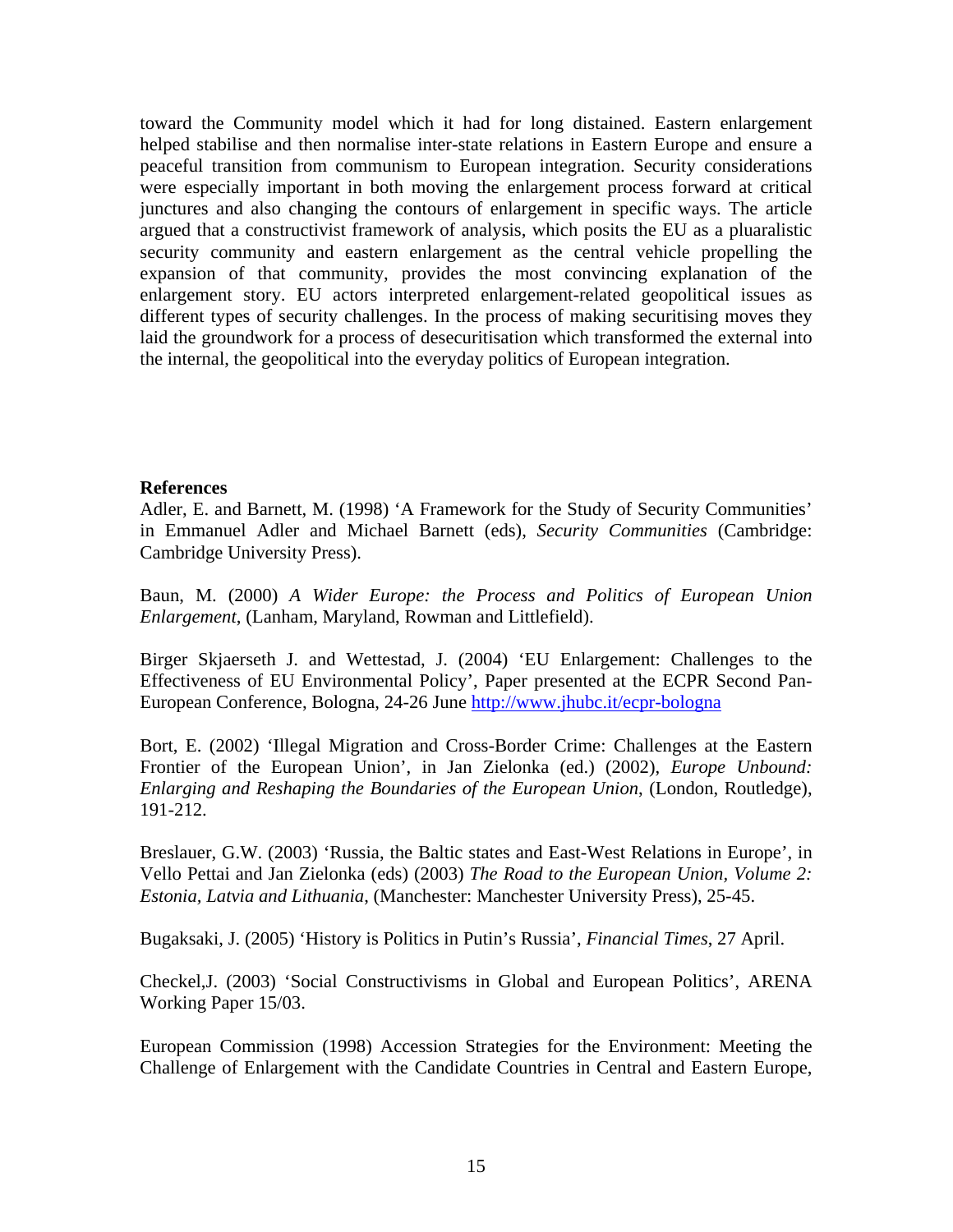COM (98) 294, Available at: <http://europa.eu.int/comm/environment/docum/98294en.pdf>, Accessed 20 October 2005.

European Commission (1994) 'The Europe Agreements and Beyond: A Strategy to Prepare the Countries of Central and Eastern Europe for Accession', COM (94) 320 final, Brussels.

European Council (1994) Presidency Conclusions, Essen Summit, 9-10 December.

George, J. (2000) 'Back to the Future? in G. Fry and J O'Hagan (Eds) (2000), *Contending Images of World Politics*, (Basingstoke: MacMillan), 33-47.

Guzzini, S. (2000) 'A Reconstruction of Constructivism in International Relations', *European Journal of International Relations*, 6:2,147-82.

Higashino, A. (2004) 'For the Sake of Peace and Security'? The Role of Security in the European Union Enlargement Eastwards', *Cooperation and Conflict*, 39:4, 347-68.

Hill, C. (2002) 'The Geopolitical Implications of Enlargement' in J. Zielonka (ed.) (2002) *Europe Unbound: Enlarging and Reshaping the Boundaries of the European Union*, (London: Routledge), 95-116.

Jacobsen, J.K. (2003) 'Duelling Constructivisms: A Post-Mortem on the Ideas Debate in Mainstream IR/IPE', *Review of International Studies*, 29:1, 39-60.

Jørgensen, K.E. (2000) 'Continental IR Theory: The Best Kept Secret', *European Journal of International Relations*, 6:1, 9-42.

Liebich, A. (2002) 'Ethnic Minorities and Implications of EU Enlargement', in J. Zielonka (ed.) (2002) *Europe Unbound: Enlarging and Reshaping the Boundaries of the European Union*, (London: Routledge), 117-36

Lynch, D. (2003) 'Russia faces Europe', *Chaillot Papers*, No.60, May (Paris: EU Institute for Security Studies).

Mearsheimer J. (1990) 'Back to the Future: Instability in Europe After the Cold War', *International Security*, 15:4, 5-56.

Mungiu-Pippidi, A. (2002) 'Facing the 'desert of Tartars' : The Eastern Border of Europe' in J. Zielonka (ed.) (2002) *Europe Unbound: Enlarging and Reshaping the Boundaries of the European Union*, (London: Routledge), 51-77.

O'Brennan, J. (2006 – forthcoming) *The Eastern Enlargement of the European Union*, London: Routledge).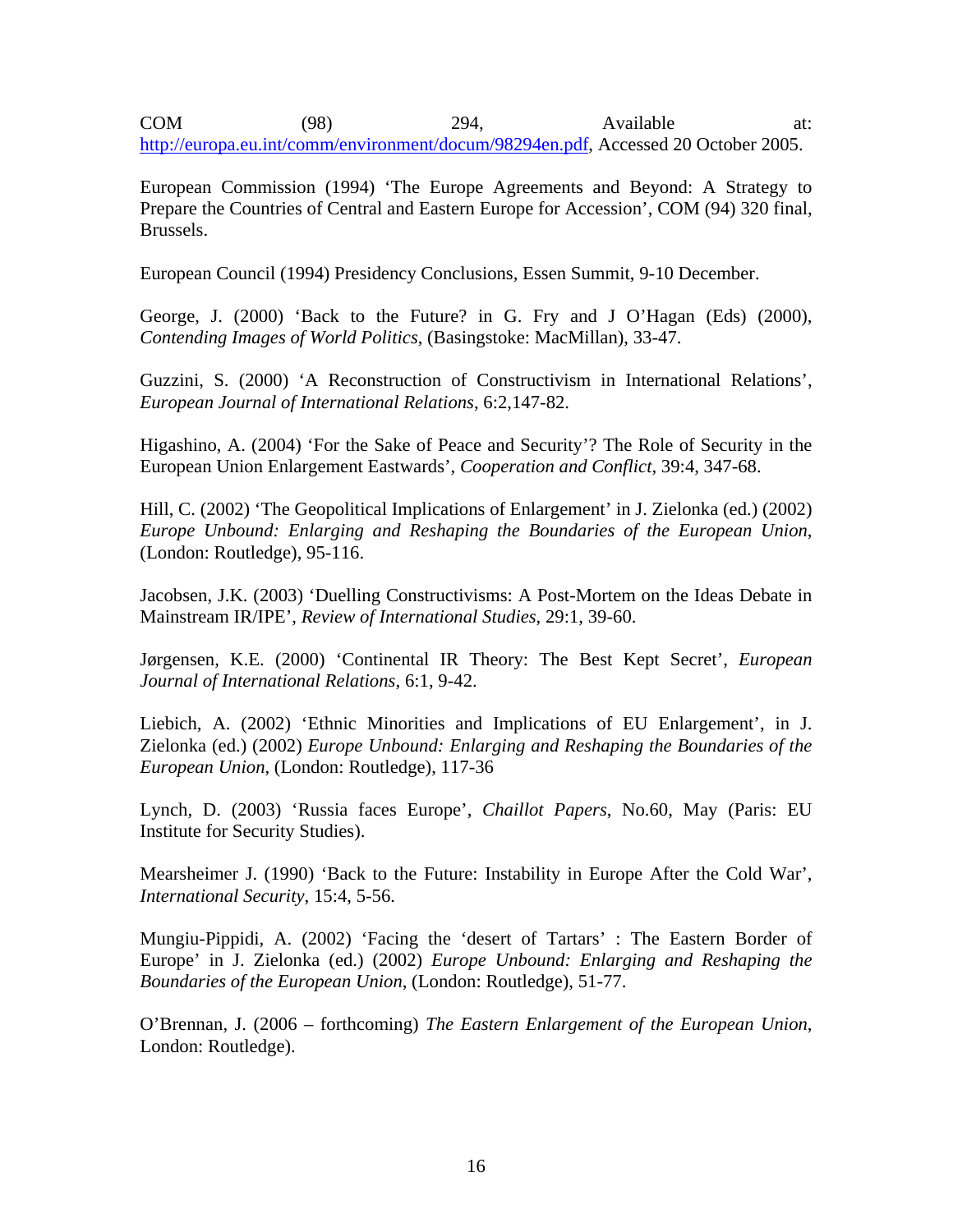Onuf, N. (1989) World of our Making: Rules and Rule in Social Theory and International Relations (Columbia, South Carolina: University of South Carolina Press)

Pippan, C. (2004) 'The Rocky Road to Europe: The EU's Stabilisation and Association Process for the Western Balkans and the Principle of Conditionality', *European Foreign Affairs Review*, 9, 219-45.

Prodi, R. (2001) 'Bringing the Family Together', Speech to the Hungarian Academy of Sciences, Speech/01/158, Budapest, 4 April.

Risse Kappen, T. (1995) 'Democratic Peace – Warlike Democracies? A Social Constructivist Interpretation of the Liberal Argument', *European Journal of International Relations*, 1:4, 491-517.

Ruggie, J.G. (1998) 'What Makes the World Hang Together? Neo-Utilitarianism and the Social Constructivist Challenge', *International Organization*, 52:4, 855-85.

Schmitt, B. (ed.) (2003) 'EU Cooperative Threat Reduction Activities in Russia', *Chaillot Papers*, No.61, June, (Paris: EU Institute for Security Studies).

Smith, S. (1999) 'Social Constructivisms and European Studies: A Reflectivist Critique', *Journal of European Public Policy*, Volume 6, Number 4, .682-91.

Sørensen, G. (2001) *Changes in Statehood: The Transformation of International Relations*, (Basingstoke: Palgrave).

Van den Broek, H. (1997) Speech to the European Liberal Democrat and Reform Party Conference, Bucharest, Speech 97/217.

Wæver, O. 'Insecurity, Security and Asecurity in the West European non-war Community', in Emanuel Adler, and Michael Barnett (eds), *Security Communities* (Cambridge: Cambridge University Press).

Wæver, O. (1996) 'European Security Identities', *Journal of Common Market Studies*, Volume 34, No.1, March, 103-32.

Wallace, W. (2002) ''Where Does Europe End? Dilemmas of Inclusion and Exclusion', in J. Zielonka (ed.), *Europe Unbound: Enlarging and Reshaping the Boundaries of the European Union*, (London: Routledge), 78-94.

Wendt, A. (1999) *Social Theory of International Politics*, (Cambridge: Cambridge University Press).

Wivel, A. (2004) 'The Power Politics of Peace: Exploring the Link between Globalisation and European Integration from a Realist Perspective', *Cooperation and Conflict*, Volume 39, No.1, 5-25.